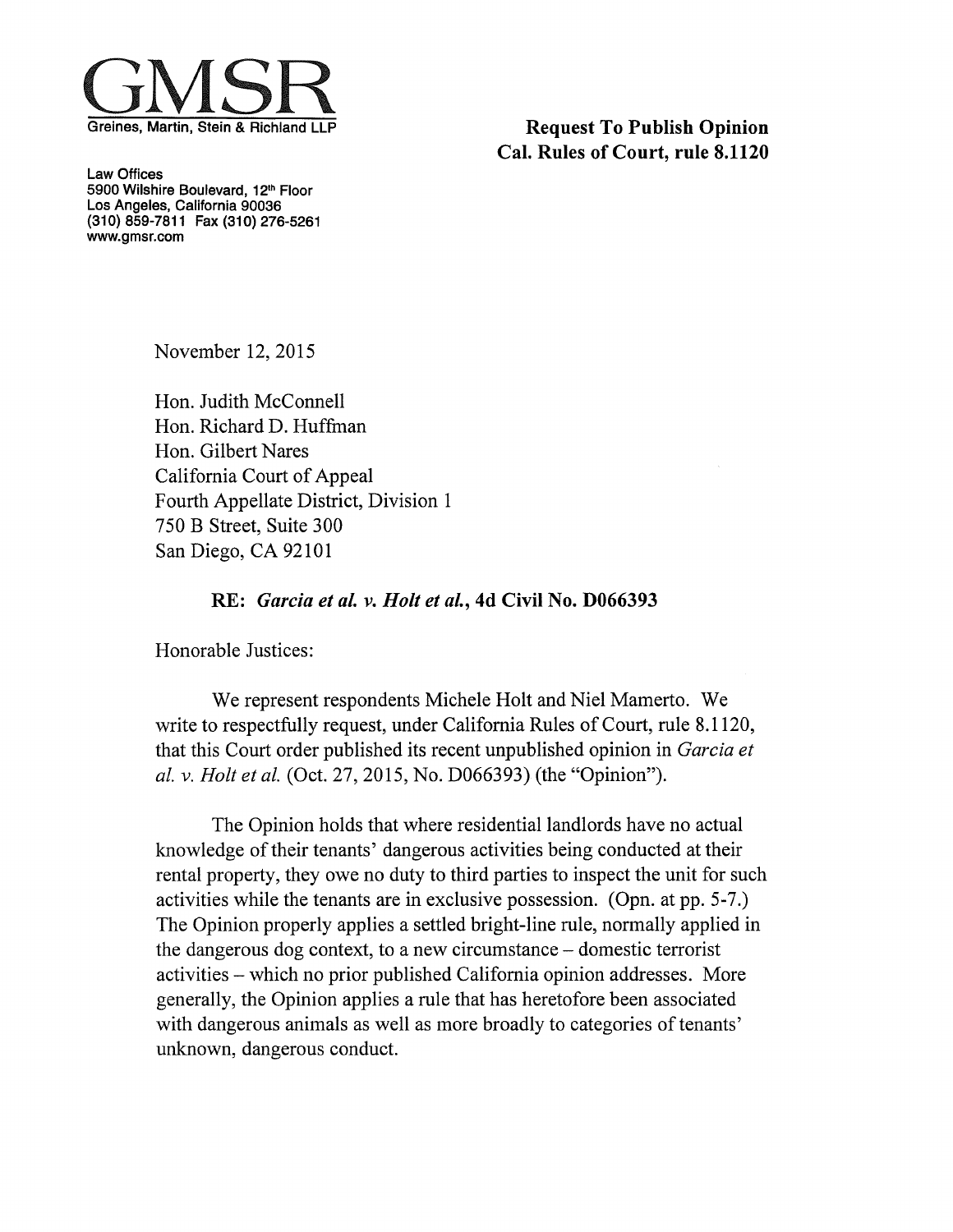California Court of Appeal Fourth Appellate District, Division <sup>1</sup> November 12, 2015 Page 2

An opinion "should be certified for publication in the Official Reports" if it meets *any* of the nine separately listed criteria in California Rules of Court, rule 8.1105(c). As set forth below, this Court's Opinion squarely meets at least two criteria: It (1) "[a]pplies an existing rule of law to a set of facts significantly different from those stated in published opinions"; and (2) "[iJnvolves a legal issue of continuing public interest." (Cal. Rules of Court, rule 8.1105(c)(2), (6).)

The Opinion applied an existing rule of law to a different set of facts (rule  $8.1105(c)(2)$ ). As correctly stated in the Opinion, there is an existing "bright line' rule" in residential landlord/tenant law limiting landlords' duty of care where they have "relinquished control of property to a tenant": In such cases, landlords owe *no* duty to third parties who are injured on the land due to a dangerous condition absent proofthat the landlords had actual knowledge of the dangerous condition in question plus the right and ability to eliminate it. (Opn. at p. 5, quoting Salinas v. Martin (2008) 166 Cal.App.4th 404, 412.) Published opinions have generally applied this rule in the context of dangerous dogs. (See, e.g., *Uccello v.* Laudenslayer (1975)44 Cal.App.3d 504, 512.)

But here, that rule of law was applied to a significantly different set of facts. Namely, the tenant here was manufacturing and storing the largest collection of homemade explosive material ever found in a private residence in the United States — so much bombmaking material that the plaintiff gardener triggered an explosion outside of the house when he walked across some loose gravel on the property.

The issue raised by this set of facts was whether this type of dangerous terrorist activity — occurring without the landlord's knowledge triggered a duty for the landlords to periodically inspect the property during the month-to-month tenancy. While the facts here are unique, the legal principles apply to a long list of hidden, dangerous activities that conceivably could be occurring in rental properties rented on a month-to month basis, including gang activity, drug dealing, homemade methamphetamine cooking, child exploitation, possession of exotic dangerous animals, or even lawful activities that could be potentially dangerous, such as smoking or barbequing.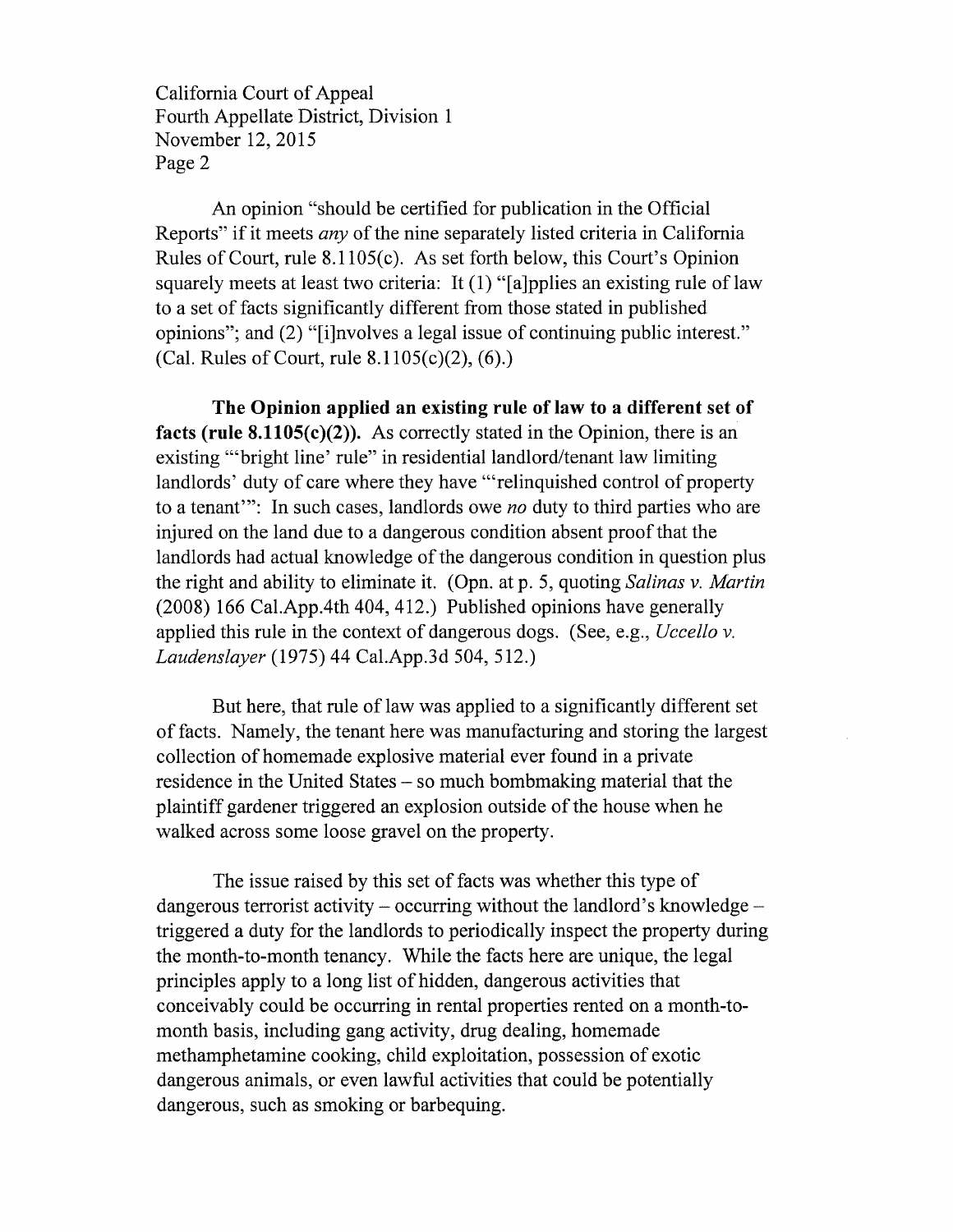California Court of Appeal Fourth Appellate District, Division <sup>1</sup> November 12, 2015 Page 3

The absence of published precedent means that injuries involving these various dangerous conditions will be repeatedly litigated and analyzed. On the other hand, publication of this Court's analysis would guide landlords and tenants alike. It will make the legal process and the resolution of premises-liability claims more efficient. This alone is sufficient to warrant publication of the Opinion.

The Opinion involves a legal issue of continuing public interest (rule  $8.1105(c)(6)$ ). There is a continuing issue of public interest in having a published opinion on the books that, once and for all, confirms that landlords owe no duty to periodically inspect properties of month-to-month tenants no matter what is going inside the premises — even terrorist activities — unless they have actual knowledge that the dangerous activities are occurring. This rule of law will apply to all residential landlords. And it will affect numerous circumstances beyond this particular case. As discussed above, the rule in the Opinion is a generic one, applicable to a variety of unknown, dangerous conduct of residential tenants.

Although the underlying principle in the Opinion — i.e., requiring actual knowledge to impose a duty of care on landlords — is not new, property-owner landlords and California courts will continue to litigate the duty issue outside the dangerous dog context unless and until a published opinion puts the issue to rest. Publication is especially warranted on this ground.

\* \* \* \* \*

In short, publication will benefit both the bench and bar in future cases. This Court's comprehensive and thoughtful Opinion provides a clear rule applied to a unique set of circumstances not previously addressed in a published opinion. And, it is clear that the issue of whether a landlord has a duty to inspect its tenants' units for dangerous conditions and activities remains current and important in today's dangerous world. If published, this Court's Opinion will help flush many cases out of the system sooner rather than later, thereby preventing unnecessary litigation.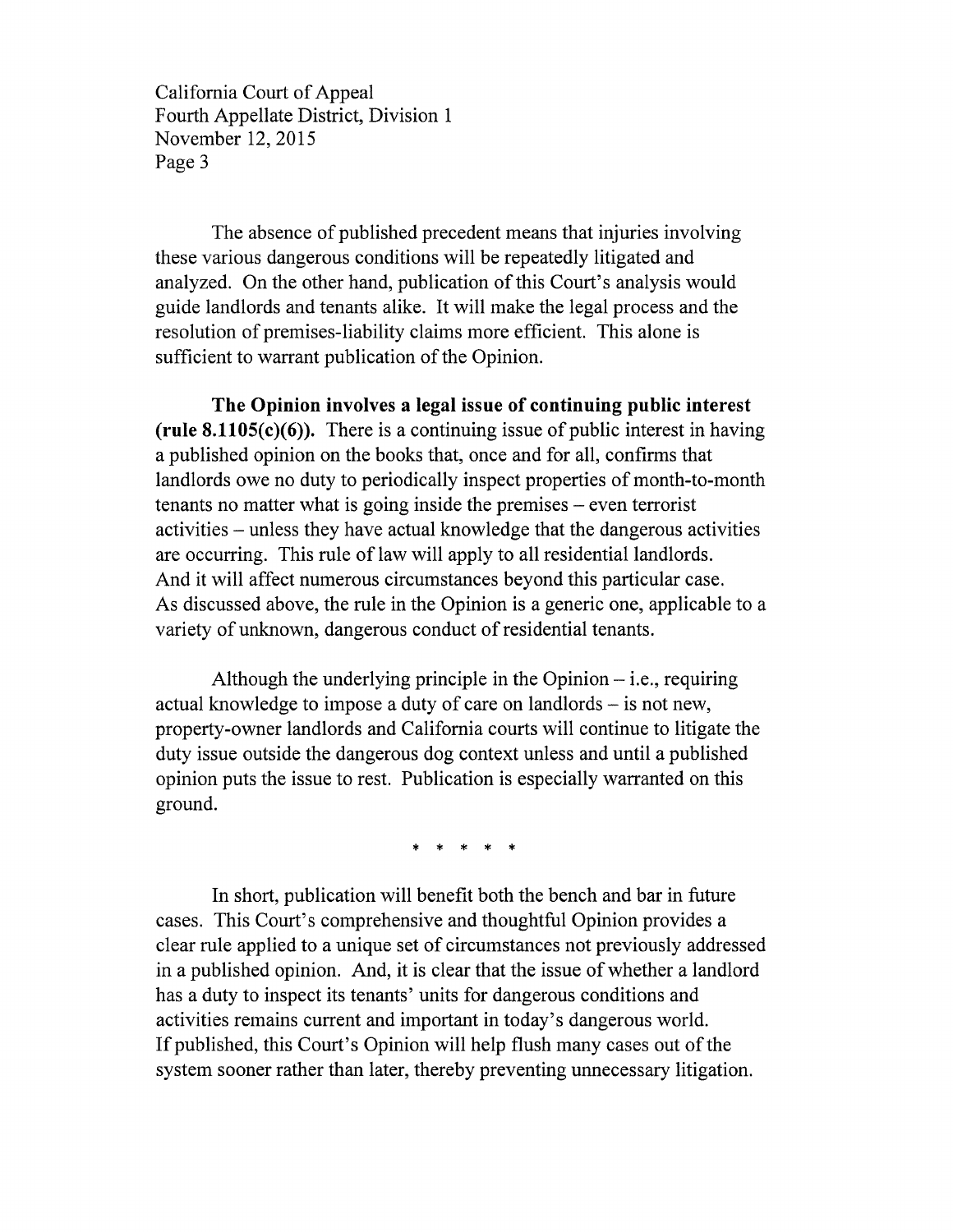California Court of Appeal Fourth Appellate District, Division <sup>1</sup> November 12, 2015 Page 4

Accordingly, respondents respectfully urge this Court to publish its Opinion in this matter.

 $\lambda$ 

 $\sim$ 

 $\bar{z}$ 

Respectfully submitted,

GREINES, MARTIN, STEIN & RICHLAND LLP

By:

Gary J. Wax

Attorneys for Defendants and Respondents MICHELE HOLT and NIEL MAMERTO